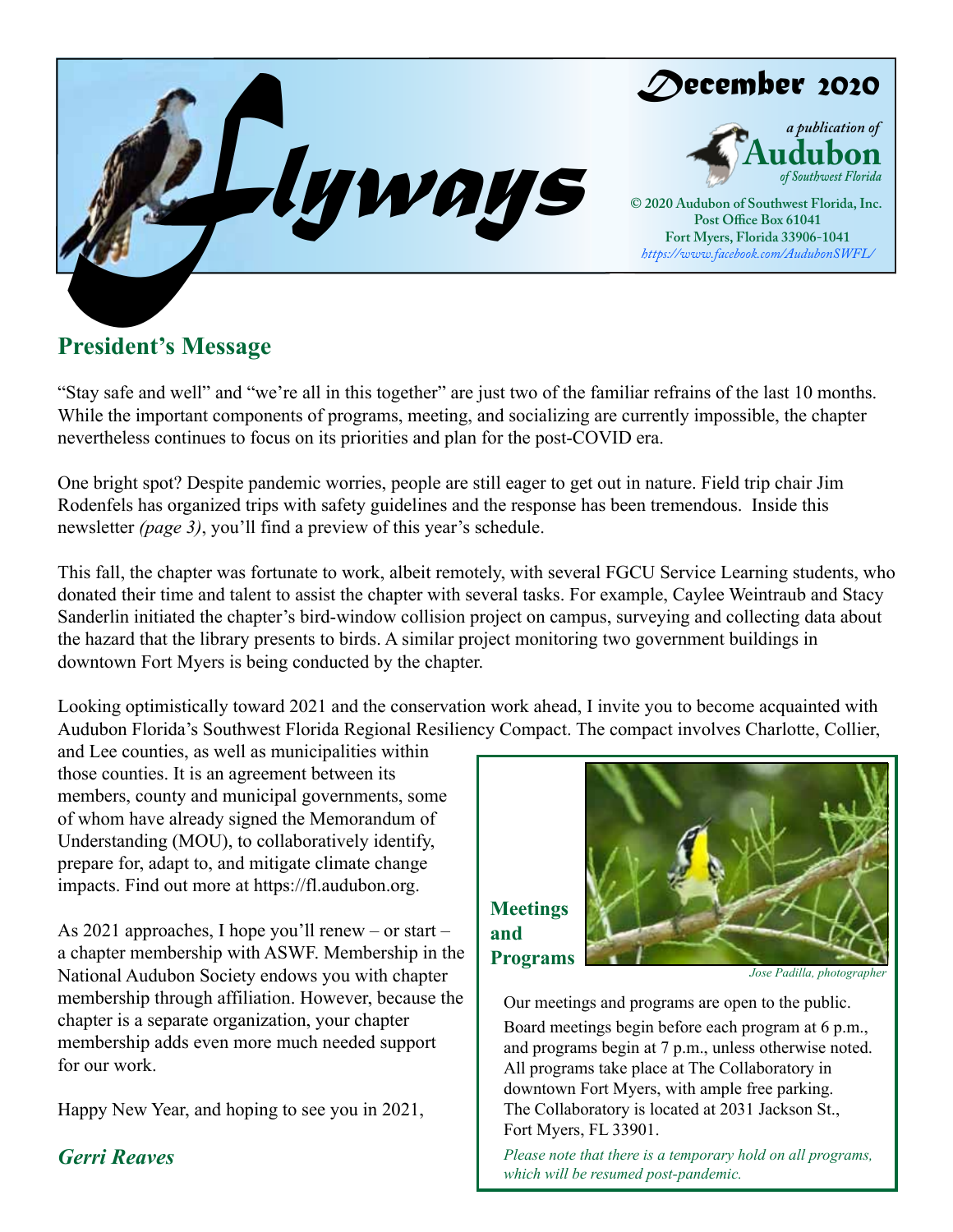### **Our Board of Directors and Officers**

**Gerri Reaves**, President **DanVanNorman,** Vice President **Michele Bellinger**, Secretary **Jim Rodenfels**, 2nd VP and Treasurer **Brad Cornell**, Director **Wayne Daltry**, Past President **Courtney Kern**, Director **Sean McCabe**, Director **Carol Newcomb**, Past President **Pete Quasius**, Past President **Carl Veaux**, Past President

We are currently seeking to fill a few Director and Committee positions. If you are interested and willing to put in a few hours per month, we would like to hear from you. In addition, we have multiple committees that need volunteers, depending on your interests. Please reply to *audubon.southwest.florida@gmail.com*  if you are interested.



*Teddy Rodenfels, photographer Valerie Heldt, photographer*

### **Our Chapter In History: December 1964** *by Gerri Reaves*

December always means increased activity for the chapter, with human snowbirds migrating south, a roster of field trips and programs, and the holiday season to add sparkle. The December 1964 *Flyways* announced an event we can only envy in these COVID times of cancellations, physical distancing, and masking: The final meeting of the year would be a combination field trip, program, and Christmas party at the Nisbet's place on the Orange River. Attendees were to bring not only friends and family, a covered dish, silverware, and chair, but a prospective new member too. (After all, Florida Audubon's goal for 1965 was to double membership!) Hot and cold drinks would be "on tap." Gifts for the "His and Her bag of cheer" would add to the celebration. Let's hope that our chapter can plan an equally festive event in December 2021!

### **Audubon Southwest Florida Chapter's FGCU Scholarship 2020 Recipient**

Audubon of Southwest Florida is pleased to announce the recipient of our 2020-21scholarship at Florida Gulf Coast University: **Allison Ryun**. A junior honors student majoring in marine science, Allison has participated in Audubon Florida's conservation leadership initiative and has attended Audubon Assembly. She plans on adding a minor in biology and becoming more involved in academic research. She presented her research, *Air Pollution and the Industrial Revolution: Understanding Human Health During the 19th and 20th Century Britain,* at FGCU's honors research symposium.



**Keep an Eye on the Website!** *Field Trips* are subject to change of date, meeting time, and location. Be sure to check our website for updated information: *www.audubonswfl.org*

We provide educational programming, public outreach, community building, scholarship opportunities, and field trips. These promote a keener understanding of our relationship to the natural world, immediately from our own backyard, regionally along the Caloosahatchee River, or globally.

Audubon of Southwest Florida is in accord with the National Audubon Society's Statement on Equity, Diversity and Inclusion and has adopted the general goals and principles it sets out.

We warmly invite you to join us, whether for a birding adventure, local lecture, community breakfast, shorebird stewardship program, or a board meeting.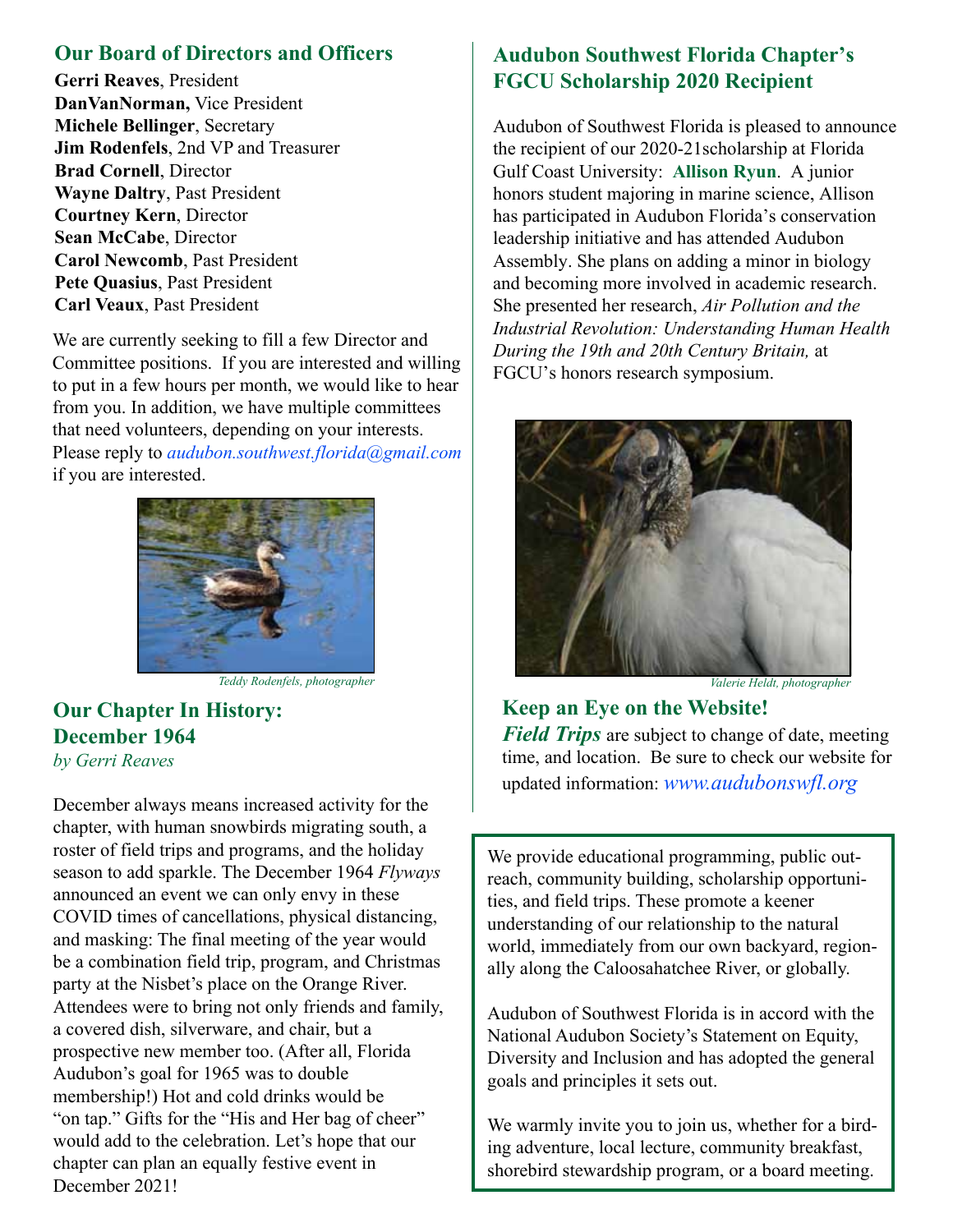### **2021 Field Trips** *RSVP to audubon.southwest.florida@gmail.com* **(Tropical Travel Adventures)**

Members and non-members / beginner to advanced birders – all are welcome! Events are free, but donations are always appreciated. Depending on the nature of the outing, you may want to bring a camera, field glasses, sunscreen, water, or even a folding chair. Dress appropriately for the weather. Parking or rental fees sometimes apply. *Dates may be subject to change***. Visit www.audubonswfl.org for updated information.**

**Pop Ash Creek Preserve Wednesday, January 13, 2021 – 8:00 am** Including a portion of Pop Ash Creek, this preserve is an ideal location to observe river otters, turtles, wading birds and alligators.

> **Kayak with the Manatees Saturday, January 16, 2021 – 9:00 am & Monday, January 18, 2021 – 9:00 am**

One of our favorite annual outings, we launch onto the Orange River from Manatee Park and are almost immediately surrounded by manatees. Bring your own kayak, or rent from the on-site outfitter.

#### **a tropical travel adventure to Wakodahatchee Wetlands / Loxahatchee NWR (Delray Beach, FL)**

**Tuesday, February 9, 2021 – 8:00 am (all day)** Constructed on 50 acres of a previous wastewater utility property, Wakodahatchee features a three-quarter mile boardwalk that crosses between open water pond areas and islands with shrubs and snags to foster nesting and roosting. We will lunch at a local deli, then vist Loxahatchee NWR which consists of Everglades ecosystems including a mosaic of wet prairies, sawgrass ridges, sloughs, tree islands, cattail communities, and a 400-acre cypress swamp that provides habitat for various wildlife species.

#### **Bicycle Tour of Ding Darling Sunday, February 21, 2021 – 8:30 am**

Another annual favorite, we leisurely bicycle the 8 mile round trip on Wildlife Drive with incredible views of herons, egrets, ibises, storks and spoonbills.

#### **a tropical travel adventure to Cayo Costa Sate Park mid-March, 2021 – 9 am – 3:30 pm**

This will be an all-day adventure to Cayo Costa where we will be hosted by the Friends of Cayo Costa. Accessible only by boat, this unspoiled Gulf Coast island evokes images of windshaped trees, dunes, beaches and freedom to explore. There will be a strict limit placed on the number of participants and there will be boat charter and park fees required in advance.

#### **a tropical travel adventure to Venice Rookery (photo ops) Tuesday, April 6, 2021 – 8:00 am**

Bring your camera and enjoy a variety of nesting birds up front and close with several different types all nesting on one small nearby island.

#### **Yellow Fever Creek Preserve**

**Saturday, April 24, 2021 – 8:00 am** Mostly pine flatwoods, Yellow Fever Creek sightings include hawks, Florida sandhill crane, and the gopher tortoise.

### **Galt Preserve**

**Saturday, May 15, 2021 – 8:00 am** Located on Pine Island, Galt Preserve is home to mangrove swamps, mesic flatwoods, and a variety of wildlife, including bald eagles, bobcats, and alligators.

#### **Alva Scrub Preserve**

### **June 19, 2021**

Explore many diverse plant communities, including mesic and scrubby flatwoods, oak hammock, and cypress ponds. Gopher tortoises, great horned owls, and a variety of songbirds may be observed throughout the year.

#### **Six Mile Cypress Slough Preserve North Saturday, July 24, 2021 – 8:00 am**

Located north of Six Mile Cypress Slough Preserve, this property contains pine flatwoods, oak hammocks and cypress swamps, as well as an abandoned railroad grade used to transport supplies to former Buckingham Army Air Field.

#### **a tropical travel adventure to CREW's Bird Rookery Swamp**

**Wednesday, August 11, 2021 - 8:00 am** Birders will delight in the abundance of songbirds that frequent the cypress trees along the boardwalk, as well as the many raptors and wading birds found along the trails. Barred owls are common and swallow-tailed kites frequent the area in summer. CREW's Education Coordinator, Julie Motkowicz (expertise with plants) will help lead us.

#### **a tropical travel adventure to Celery Fields in Sarasota**

#### **Tuesday, September 14, 2021 – 8:00 am**

This county-owned flood mitigation area was built in the 1990s on a former agricultural site, and it has proven to be one of the premier birding hotspots on the southwest coast with over 240 species seen.

#### **Hawk Watch**

#### **at the Sanibel Lighthouse Sunday, October 17, 2021 – 8:00 am led by Vince McGrath**

This will be our  $18^{th}$  Annual Sanibel Lighthouse Hawk Watch. A short walk from the parking area to the lighthouse; you'll want to bring a folding chair as we watch overhead.

#### **a tropical travel adventure to STA-5 in Hendry County**

**Saturday, November 6, 2021 - 8:00 am to 1:00 pm** Stormwater Treatment Areas (STAs) are constructed wetlands designed to aid in Everglades restoration. Located in eastern Hendry County, Stormwater Treatment Area 5/6 (STA-5/6) has become one of the premier bird-watching areas in Florida through a long-standing partnership with the Hendry-Glades Audubon Society.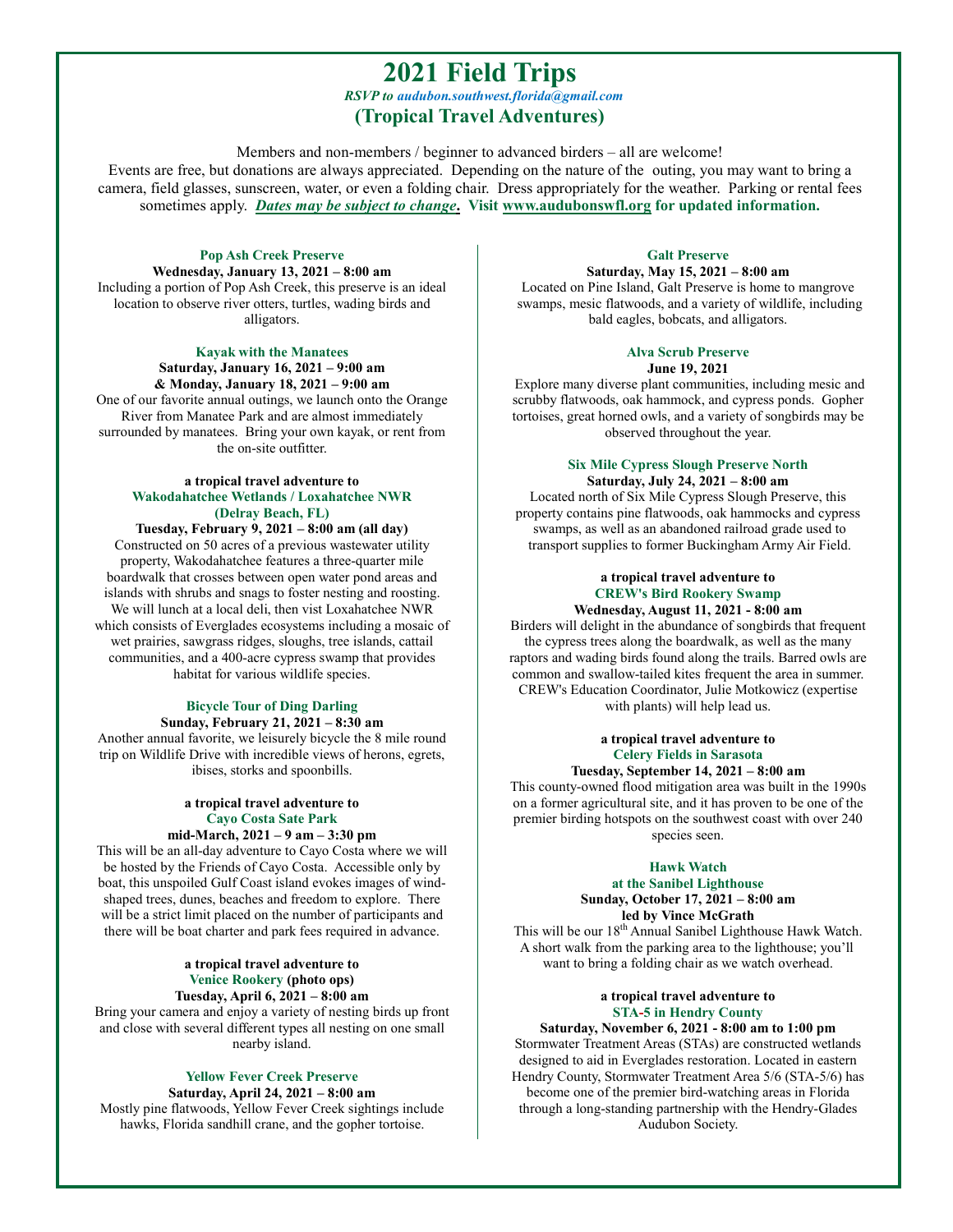# **Florida Shorebird Alliance**



Since 2011, **Audubon of Southwest Florida** has partnered with the state's **Florida Shorebird Alliance** to form voluntary shorebird stewardship teams. These teams work mostly on weekends and over holidays to inform the beach-going public about the presence of nesting shorebirds and of the steps they can take to minimize impact. They educate the beach-going public about the biology and life history of nesting shorebirds, and when possible (and without disturb the birds), they assist with the viewing of the birds' natural behavior at nesting sights.

*Illustration 1*

The teams also collect data on nesting counts and occurrences and causes of any disturbances. The data provides important information regarding the conservation efforts of this vital habitat. Currently, our monitoring is inactive due to the virus-caused beach closures. We hope to return to our site at the southern end of Estero Island (just north of Lover's Key) at Big Carlos Pass.

Protected birds nesting on Florida beaches include:

*Illustration 2*

**Black Skimmers,** which nest in colonies. They have large orange and black beaks which they use to skim the water's surface for prey (illustration 3).

**Least Terns** are small yellow-billed birds with white "foreheads."They nest in colonies on beaches and frequently nest on rooftops as well (illustration 1).

**American Oystercatchers** have long red beaks which they use to dig for prey. They often return to the same nesting area each year.

**Wilson's Plovers** have thicker beaks than other plovers. They may pretend to be injured in an effort to lead you away from their nest.

**Snowy Plovers** are small, pale birds with short beaks. Snowy plover chicks begin to forage on their own just hours after hatching (illustration 2)



### **Interested in joiningthe Board?**

Come to a meeting! Board meetings are held at 5 p.m. before the membership meetings, and programs begin at 7 p.m.

Contact us! We would love to have you!

*Illustration 3*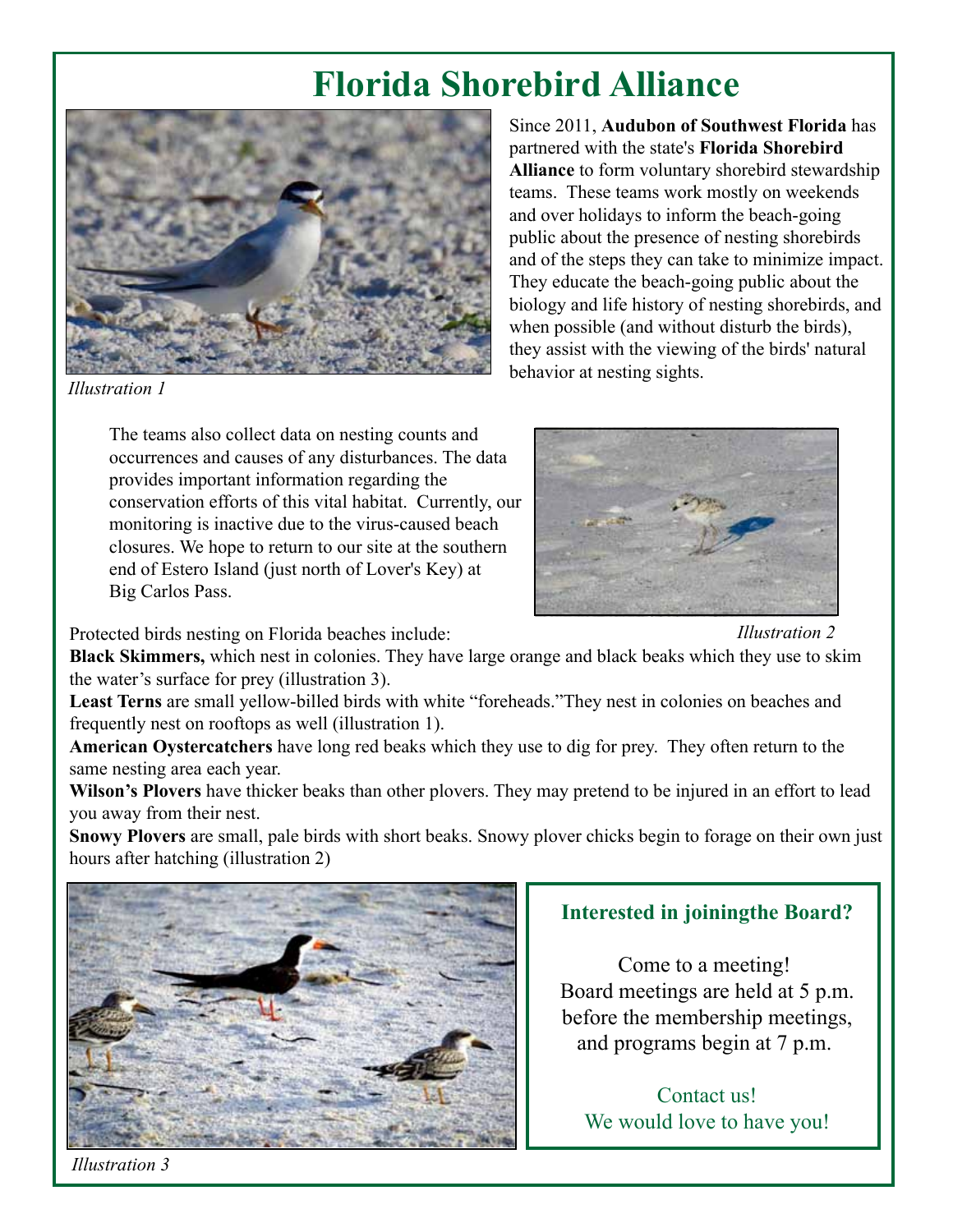*Bluebird Box photos at Babcock Ranch courtesy Dan Van Norman*



# **Birding at Babcock Ranch**

Audubon SWFL past presidents Pete Quasius and Dan Van Norman are actively involved with birding in the Babcock Ranch area. The Ranch includes Footprints Trail, which traverses pine flatwoods, live oaks, cypress strands, and open prairie where various species can be found.

For more information about the trail, and other birding in the area,please search the Babcock Ranch Birding page on Facebook, or note additional information in a recent article in the *Babcock Ranch Telegraph*.

https://www.babcockranchtelegraph.com/articles/scoping-out-thebirds-of-babcock-ranch/

# **How to Reach Us**

We invite you to stay in touch through our website, *www.audubonswfl.org* or on **Facebook**. Just search under Audubon of Southwest Florida.

Please send us your email address. That way you can be sure you receive advance notification of any upcoming events, programs, field trips, etc., and you will also receive our e-newsletter. Just send a note to *audubon.southwest.florida@gmail.com*



If you need to mail us, our address is: Audubon of Southwest Florida P.O. Box 61041, Fort

Myers, FL 33906-1041

**Audubon Southwest Florida thanks you for your continued support!**

# **ASWF is a sponsor of Eco-Voice.org**

### *http://www.eco-voice.org/*

Every morning before 6 a.m. a selection of news items, great photos, and announcements of environmental events relevant to South Florida, along with links to sources and additional information, is emailed to subscribers and posted to our Facebook page.

**Check it out!**